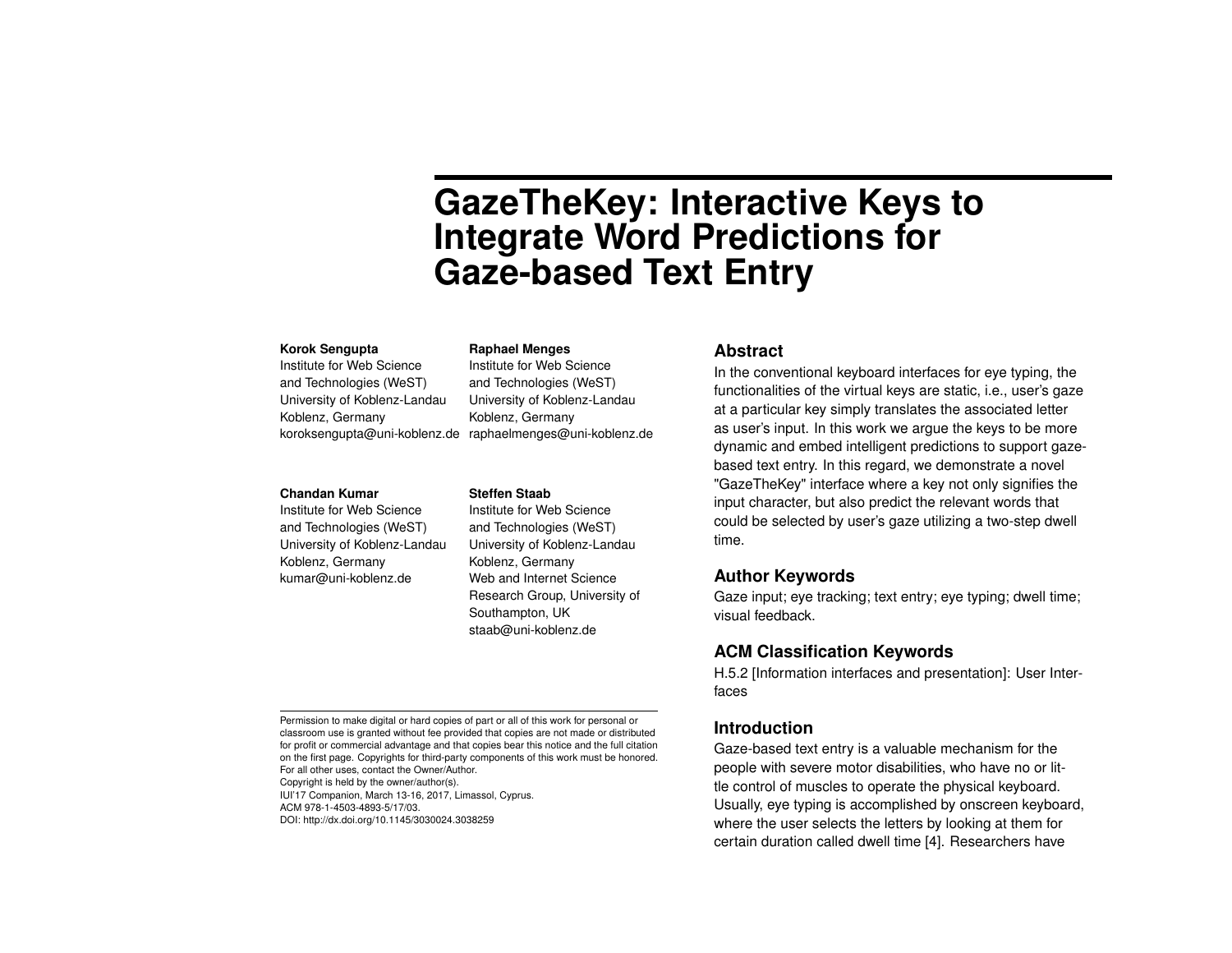



<span id="page-1-1"></span>**Figure 1:** Suggestion per key is estimated with previous letters entered by user, and letter associated with the key as input. In the image above the already collected part of the word is framed green, the letter on the key as yellow, and the suggestive part by prediction engine red.

proposed alternate designs like Dasher [\[8\]](#page-3-1), or dwell-free Filteryedping [\[7\]](#page-3-2) to achieve high performance, which needs extensive training and expertise for faster and accurate input. Therefore, to assist novice users, most of the com-mercial and popular gaze-based systems<sup>[1](#page-1-0)</sup> follow the convectional design of QUERTY key layout, associated with text area and word predictions. In the context, word predictions becomes a significant aspect, since it can reduce the number of keystrokes required to write the word and decrease user's effort while typing. However, for eye typing there is an additional cost of perceptual and cognitive load, caused by shifting the focus from the keyboard layout to the suggested word list and the repeated scanning of the list. Moreover, users are overloaded by the task of typing and might overlook the suggestions from an external area as they are engaged in the visual search task of finding the next key to enter the intended letter. Hence, there is a need to bring the predicted words within the visual search area of users. Furthermore, in the conventional design the word list is typically limited to three or four words, due to the space limitation of eye controlled interfaces [\[2\]](#page-3-3), e.g., large buttons to tackle eye tracking accuracy.

In this work, we move beyond the conventional design of text suggestions as few predicted words on the top of keyboard layout, and propose a dynamic approach of embedding the suggestions on the key, which would not only bring the relevant suggestions in the visual attention of users, it would also offer the possibility to include much more suggestions.

# **GazeTheKey**

The two major component of GazeTheKey (GTK) design is: how does the keys represent the word suggestions, and how does the user interact with these suggestions. The

<span id="page-1-0"></span><sup>1</sup><https://github.com/OptiKey/OptiKey/wiki>

representation basically relies on the next word that the respective language model could predict based on the previously entered text by user [\[9\]](#page-3-4). Figure [1](#page-1-1) shows the representation sketch of the keys containing the letter and the associated word suggestion at the bottom. The green framed letters on the key are the ones that have been already entered by user. This is succeeded by the letter on the key, framed in yellow. The red frame signifies the suggestive letters predicted based on previous letters.

While Figure [1](#page-1-1) presents the structure of word suggestion on keys, Figure 2 displays the user interaction methodology via different states of a key on eye gaze fixation. **a)** At first, the key is in its standard mode to trigger the input of the single letter displayed on it. **b)** This is implemented via a dwell time that is visualized through an orange circle. When the user's gaze is upon the key, the circle grows from the center of the key until the key's area is completely filled. **c)** The input of the displayed letter is triggered and a visual feedback in appearance of a black pulse as feedback to the user. **d)** If a suggestion is available by the prediction engine, the key now turns into suggestion mode **e)** Further gaze fixation by the user lets the area of the suggestion fill the key starting from bottom and ending at the top. **f)** When the key is filled after this second dwell time, the currently collected word is replaced by the given suggestion. All key actions can be aborted by the user by looking at a different position on the screen.

Figure 3 shows the complete design of GTK keyboard interface including above-mentioned functionality (detailed demonstration of GTK usage is available here<sup>[2](#page-1-2)</sup>). The design includes the principles of eye-controlled interfaces [\[2\]](#page-3-3) (e.g., enlarged buttons and visual feedback to cope with eye

<span id="page-1-2"></span><sup>2</sup><https://www.youtube.com/watch?v=-UDDTJHBPVA>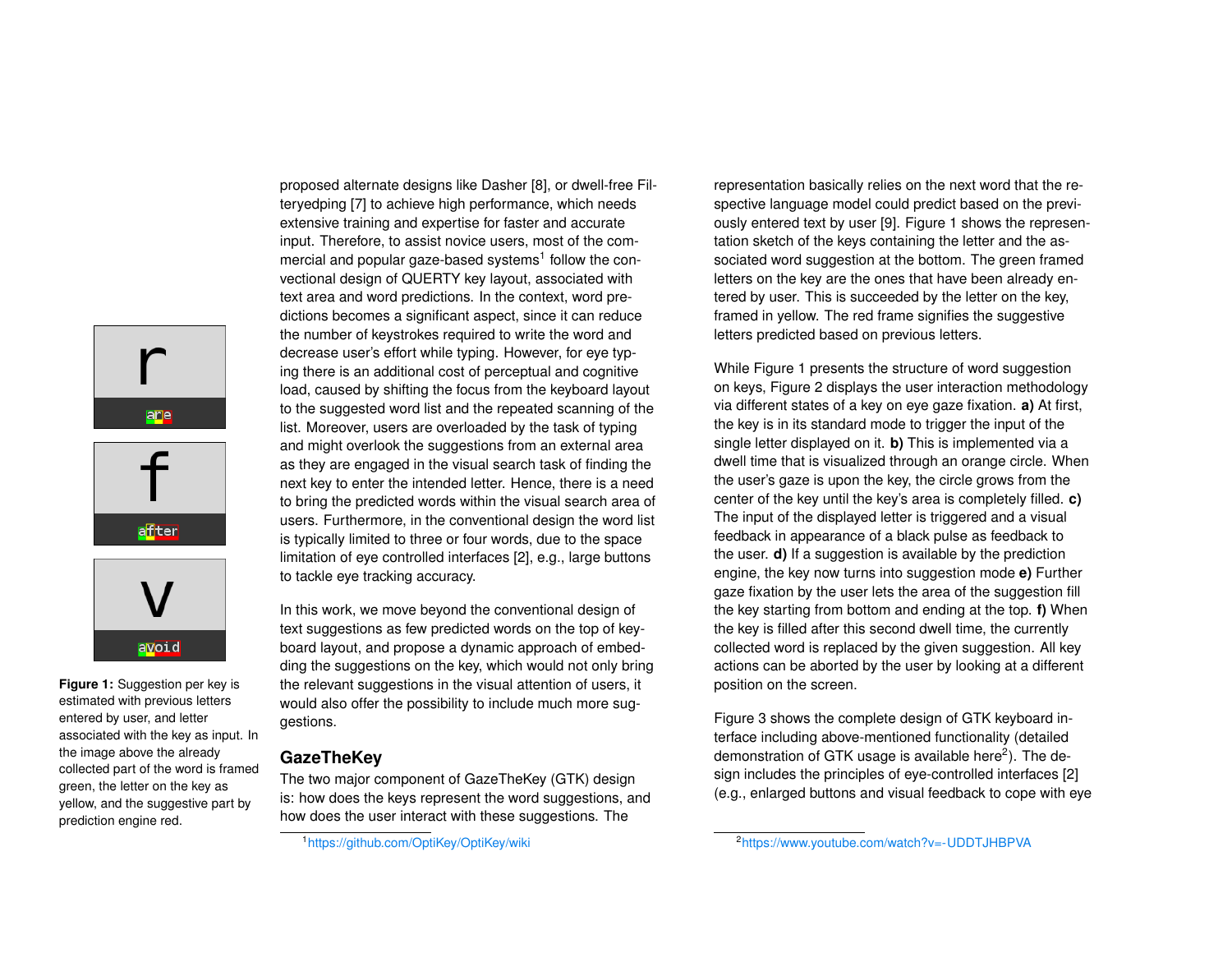

**(a)** Standard mode.



**(b)** First dwell time.



**(c)** Letter input.



**(d)** Suggestion mode.



**(e)** Second dwell time.



**(f)** Suggestion input. **Figure 2:** Key interactions. tracking accuracy), moreover, it follows the usability heuristics of Neilsen [\[6\]](#page-3-5), keeping the design as close to conventional keyboard layout as possible with minor adjustment of key formation and addition of necessary keys for improving efficiency while typing.

In the shown example in Figure 3, user typed some letter of a word and the current state of all keys shows relevant suggestions that can be selected via additional dwell time over the key (as explained in Figure 2). One limitation of such a two-step dwell time input is that the user wouldn't be able to dwell on a letter consecutively to type the letter multiple times. Hence an extra *repeat key* has been added at the lower bottom of the environment. This key serves the purpose to trigger the input of the last selected letter. We have done some further optimization to minimize the visual search for users, i.e., space and backspace key is used to present further information about the currently edited word. As shown in the example, the space button works as the confirmation of the typed word and therefore it is displayed on the bottom of key. A preview of the edited word (after deletion by backspace) is displayed on the backspace key (essentially showing the usage of respected key). These simple heuristics help the user to stay with the gaze on the same position without the need to check the intended action on the edited word.

## *Implementation*

The proposed keyboard has been developed as experimental eyeGUI [\[5\]](#page-3-6) element in C++. eyeGUI is a graphical user interface framework for eye tracking driven applications. Rendering is handled by OpenGL function calls and the FreeType2<sup>[3](#page-2-0)</sup> library is used for font rasterization. For the relevant word predictions, Presage<sup>[4](#page-2-1)</sup> library has been em-

<span id="page-2-1"></span><span id="page-2-0"></span><sup>3</sup><http://www.freetype.org> <sup>4</sup><http://presage.sourceforge.net>



**Figure 3:** The new keyboard with characters predicting the next possible word if character were chosen. The repeat key on the left bottom row repeats the previously typed in letter.

ployed. The dictionary of the prediction engine is composed of a random subset of 50.000 English sentences from the Tatoeba<sup>[5](#page-2-2)</sup> database. The proposed design presents several word predictions as one suggestion per key is to be computed. Therefore, an asynchronous calculation has been set up to guarantee an interruption-free interaction, otherwise the rendering may freeze after letter input for some seconds and user's gaze would have no effect on the interface.

## *Evaluation*

We have conducted an initial small-scale study with *SMI REDn* remote eye tracker to investigate how the proposed design is able to support the task of eye typing. Ten participants (5 male, 5 female) contributed in our study, they were aged between 21 and 30 years (mean 24.8, SD 2.347) and had no prior experience with eye controlled interfaces. We asked the participants to type 25 different sentences (in five

<span id="page-2-2"></span>5<https://tatoeba.org/eng>